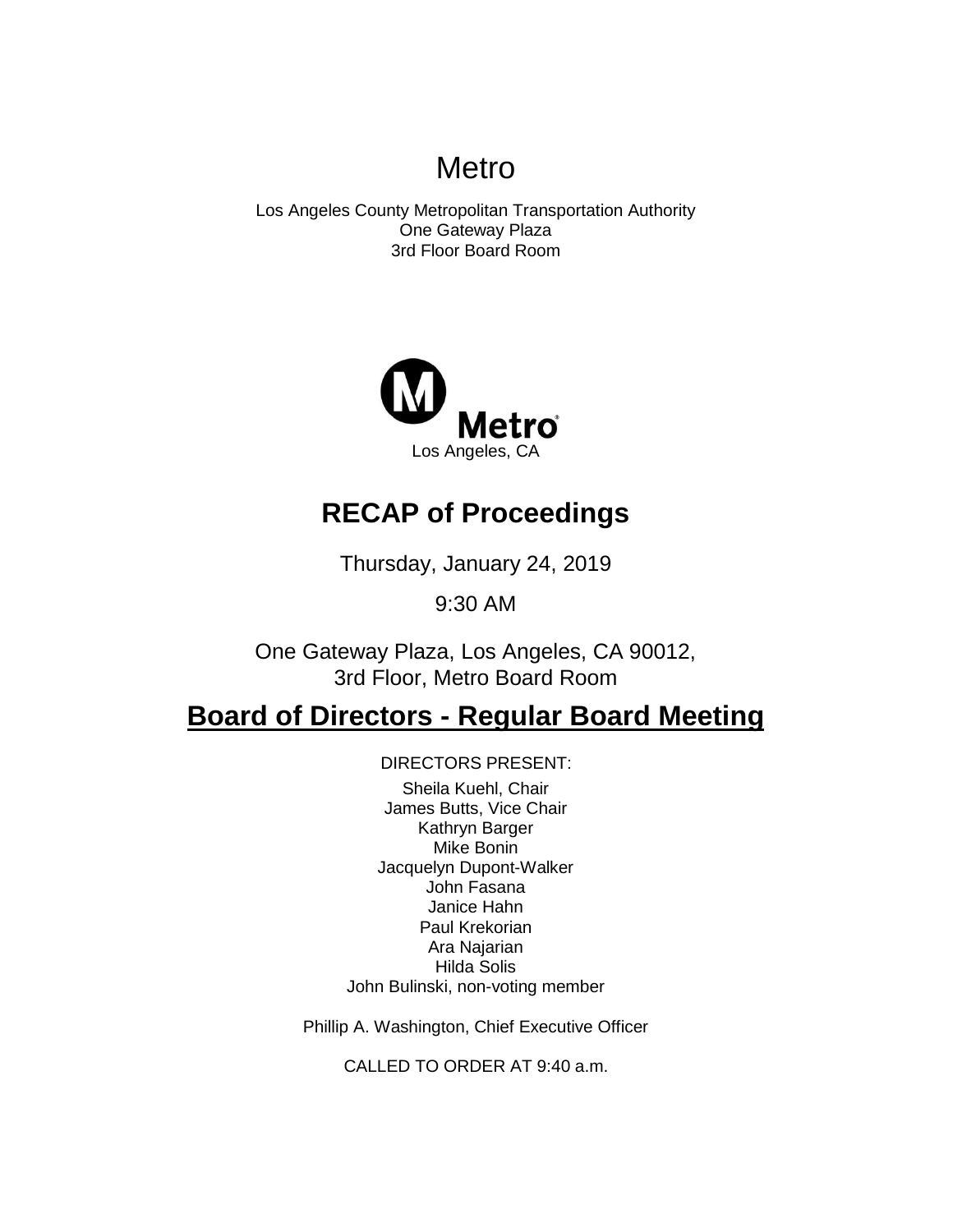ROLL CALL

1. APPROVED Consent Calendar Items: 2, 9, 11, 13, 15, 18, 19, 20, 21, 22, 23, 30, 34, 36, 36.1, 41 and 42.

Consent Calendar items were approved by one motion.

| <b>PK</b> | JH | <b>MB   HS</b> |  |  | JB   SK   EG   KB   JDW | <b>MRT</b> | <b>AN</b> | <b>II RG</b> |
|-----------|----|----------------|--|--|-------------------------|------------|-----------|--------------|
|           |    |                |  |  |                         |            |           |              |

#### 2. **SUBJECT: MINUTES** 2018-0784

APPROVED ON CONSENT CALENDAR Minutes of the Regular Board Meeting held December 6, 2018.

### 3. **SUBJECT: REMARKS BY THE CHAIR** 2018-0813

RECEIVED remarks by the Chair.

| <b>PK</b> | <b>JH</b> |  | $MB$ $HS$ $JB$ |  | SK   EG   KB   JDW   MRT | <b>AN</b> | RG |
|-----------|-----------|--|----------------|--|--------------------------|-----------|----|
|           |           |  |                |  |                          |           |    |

#### 4. **SUBJECT: REPORT BY THE CHIEF EXECUTIVE OFFICER** 2018-0815

RECEIVED report by the Chief Executive Officer.

| <b>PK</b> | JH/ | MB   HS | JB |  | SK   EG   KB   JDW | <b>MRT</b> | <b>AN</b> | <b>RG</b> |
|-----------|-----|---------|----|--|--------------------|------------|-----------|-----------|
|           |     |         |    |  |                    |            |           |           |

## 6. **SUBJECT: CALTRANS ORAL REPORT IN RESPONSE TO THE ROAD** 2018-0652 **MOVABLE BARRIERS SYSTEM MOTION**

CARRIED OVER oral report by Caltrans in response to the Road Movable Barriers System Motion from June 2018.

| $PK = P$ . Krekorian | $HS = H$ . Solis    | $KB = K$ . Barger         | $RG = R$ . Garcia |
|----------------------|---------------------|---------------------------|-------------------|
| JF = J. Fasana       | $JB = J.$ Butts     | $JDW = J$ . Dupont-Walker |                   |
| $JH = J$ . Hahn      | $EG = E$ . Garcetti | $MRT = M$ . Ridley-Thomas |                   |
| $MB = M$ . Bonin     | $SK = S$ . Kuehl    | $AN = A$ . Najarjan       |                   |

**LEGEND: Y = YES, N = NO, C = HARD CONFLICT, S = SOFT CONFLICT ABS = ABSTAIN, A = ABSENT, P = PRESENT**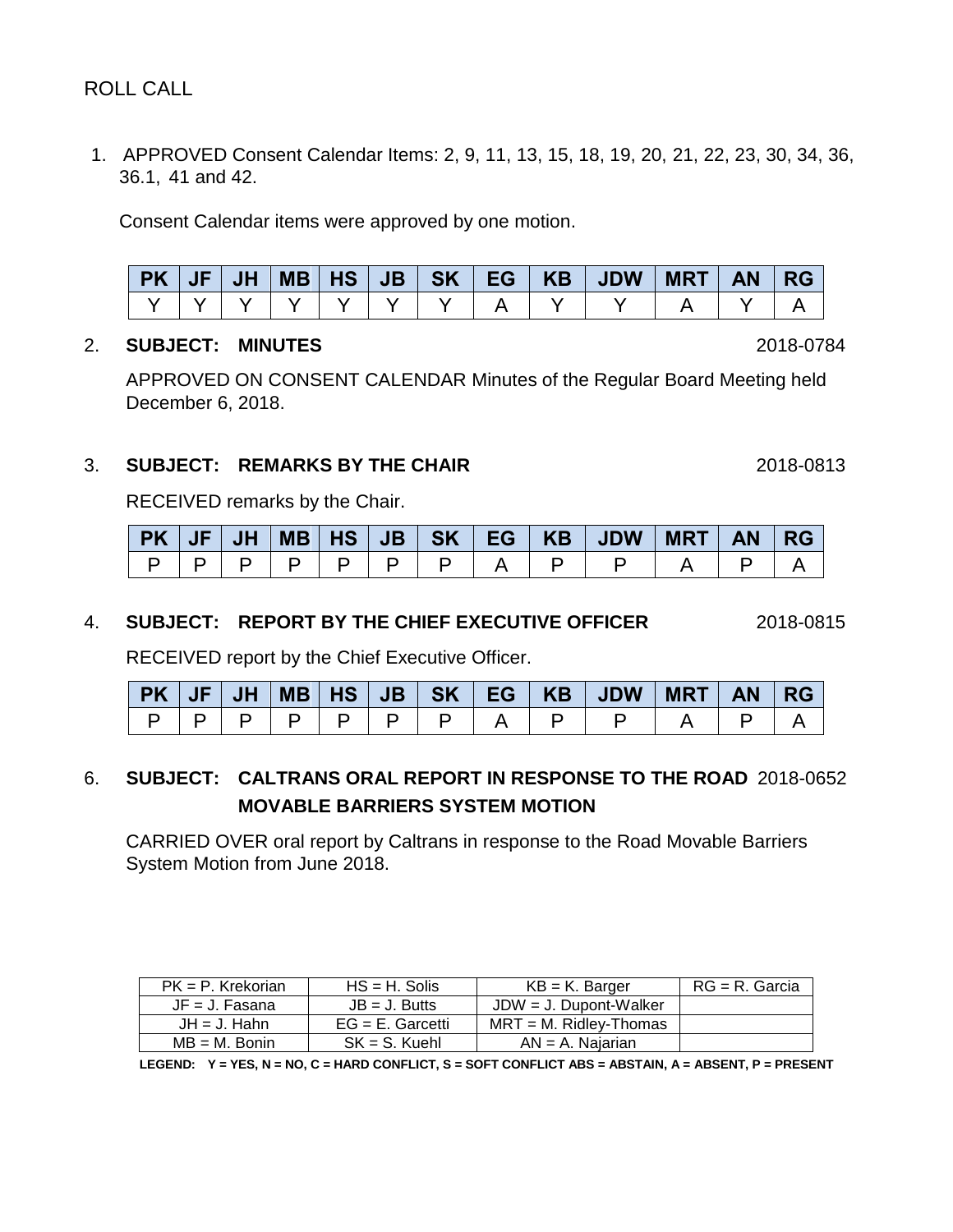#### 8. **SUBJECT: I-10 EXPRESSLANES BUSWAY PILOT PROGRAM** 2018-0562

AUTHORIZED the development of an implementation plan for the I-10 ExpressLanes Pilot Program.

|  |  |  |  | PK   JF   JH   MB   HS   JB   SK   EG   KB   JDW   MRT | AN RG |  |
|--|--|--|--|--------------------------------------------------------|-------|--|
|  |  |  |  |                                                        |       |  |

## 9. **SUBJECT: METRO EXPRESSLANES - CUSTOMER SERVICE** 2018-0544 **CENTER OPERATIONS**

AUTHORIZED ON CONSENT CALENDAR the Chief Executive Officer to award firm fixed price Contract No. PS51236000 to Faneuil, Inc. to provide the personnel, services, and expertise to operate the Metro ExpressLanes Customer Service Centers for an eight-year base period, with three, two year options, in the amount of \$83,022,159 for the base period and \$86,352,515 for all option years exercised, for a total of \$169,374,674, subject to resolution of protest(s), if any.

|  |  |  |  | PK   JF   JH   MB   HS   JB   SK   EG   KB   JDW   MRT   AN   RG |  |  |
|--|--|--|--|------------------------------------------------------------------|--|--|
|  |  |  |  |                                                                  |  |  |

## 10. **SUBJECT: I-10 AND I-110 METRO EXPRESSLANES** 2018-0703 **"PAY-AS-YOU-USE" MODEL**

APPROVED a one-year pilot of the "Pay-as-You-Use" model.

|  |  |  |  | PK   JF   JH   MB   HS   JB   SK   EG   KB   JDW   MRT   AN   RG |  |  |
|--|--|--|--|------------------------------------------------------------------|--|--|
|  |  |  |  |                                                                  |  |  |

## 11. **SUBJECT: LICENSE AGREEMENT WITH SOUTHERN CALIFORNIA** 2018-0724 **EDISON FOR THE BLUE LINE STORAGE YARD**

AUTHORIZED ON CONSENT CALENDAR the Chief Executive Officer (CEO) to execute a five (5)-year license agreement commencing November 1, 2018 with Southern California Edison ("Licensor") for the Blue Line Storage Yard located next to Division 11 in Long Beach at a rate of \$117,848.33 annually with escalations of three percent (3%) annually for a total license value of \$625,673 over the term.

|  |  |  |  |  | $PK$   JF   JH   MB   HS   JB   SK   EG   KB   JDW   MRT   AN | <b>RG</b> |
|--|--|--|--|--|---------------------------------------------------------------|-----------|
|  |  |  |  |  |                                                               |           |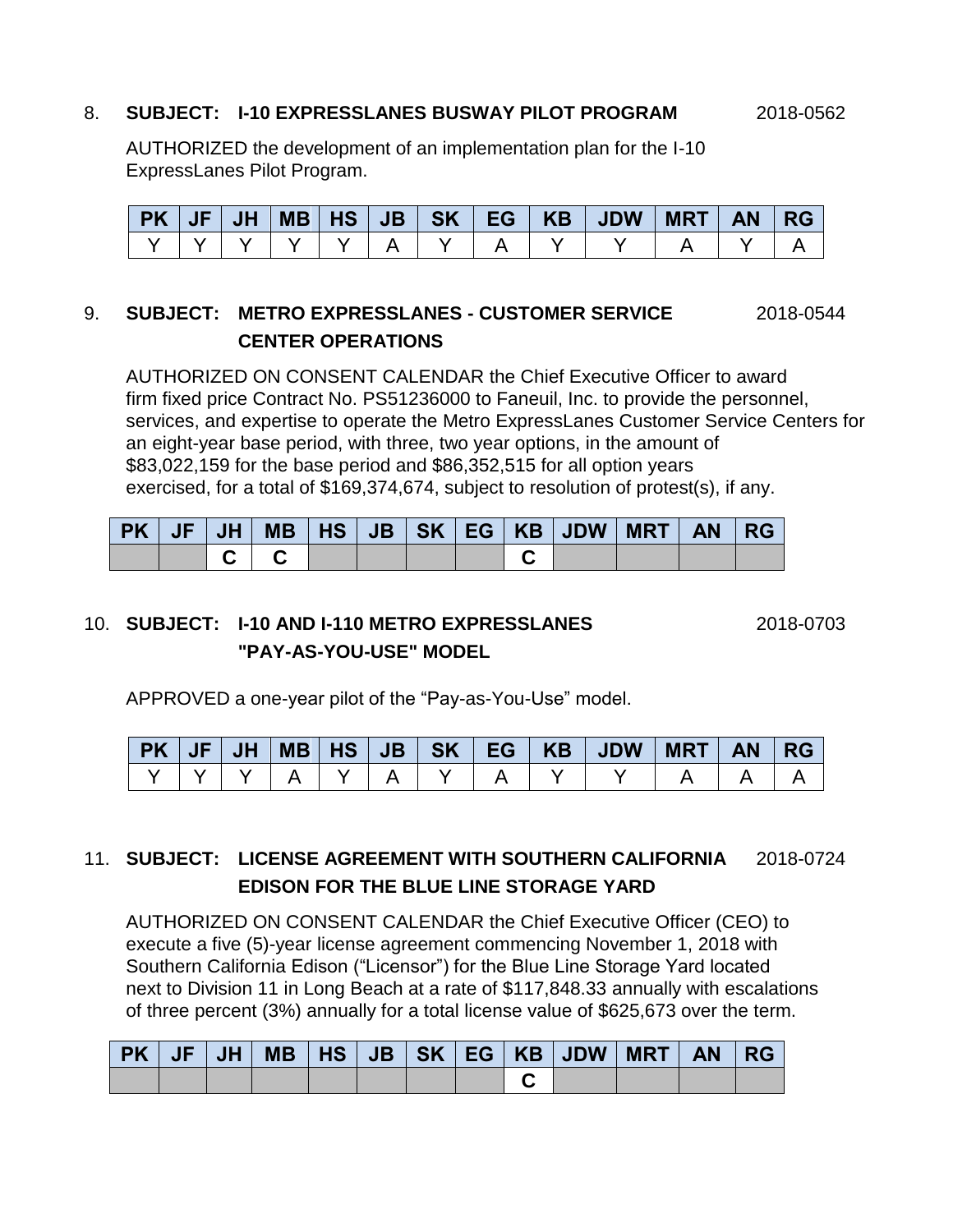### 13. **SUBJECT: LOW INCOME FARE SUBSIDY PROGRAM (LIFE)** 2018-0706

APPROVED ON CONSENT CALENDAR:

- A. AUTHORIZING the extension and execution of Memorandums of Understanding (MOU) by the Chief Executive Officer for Low Income Fare is Easy (LIFE) and Immediate Needs Transportation Programs (INTP) including transportation and administration for a period of six months beginning July 1, 2019 through December 31, 2019;
- B. AMENDING the Fiscal Year (FY) 2019 Budget by \$400,000 to increase the LIFE program from \$14.1M to \$14.5M due to Federal Transit Administration Section 5316 Job Access and Reverse Commute (Section 5316) funding received for the LIFE program;
- C. AUTHORIZING the extension and execution of the Memorandums of Understanding (MOU) by the Chief Executive Officer for the Municipal, Included and other TAP Operators that are or will be participating in the LIFE program;
- D. AUTHORIZING the extension and execution of Memorandum of Understanding (MOU) by the Chief Executive Officer for Support for Homeless on Re-Entry Program (SHORE), including transportation and administration for a period of two years beginning FY20, subject to availability of funds approved through the budget process; )
- E. RECEIVING AND FILING LIFE Implementation Update; and
- F. RECEIVING AND FILING LIFE Marketing Update.

## 14. **SUBJECT: PROP A AND PROP C COMMERCIAL** 2018-0753 **PAPER/SHORT-TERM BORROWING PROGRAMS**

CARRIED OVER DUE TO ABSENCES AND CONFLICTS:

A. AUTHORIZING the Chief Executive Officer to renew and/or replace the direct-pay letters of credit ("LOC") and direct purchase revolving credit facility ("RCF") to be provided by the banks described below, finalize negotiations with the recommended banks and enter into reimbursement/credit agreements and related documents associated with such LOCs and RCF;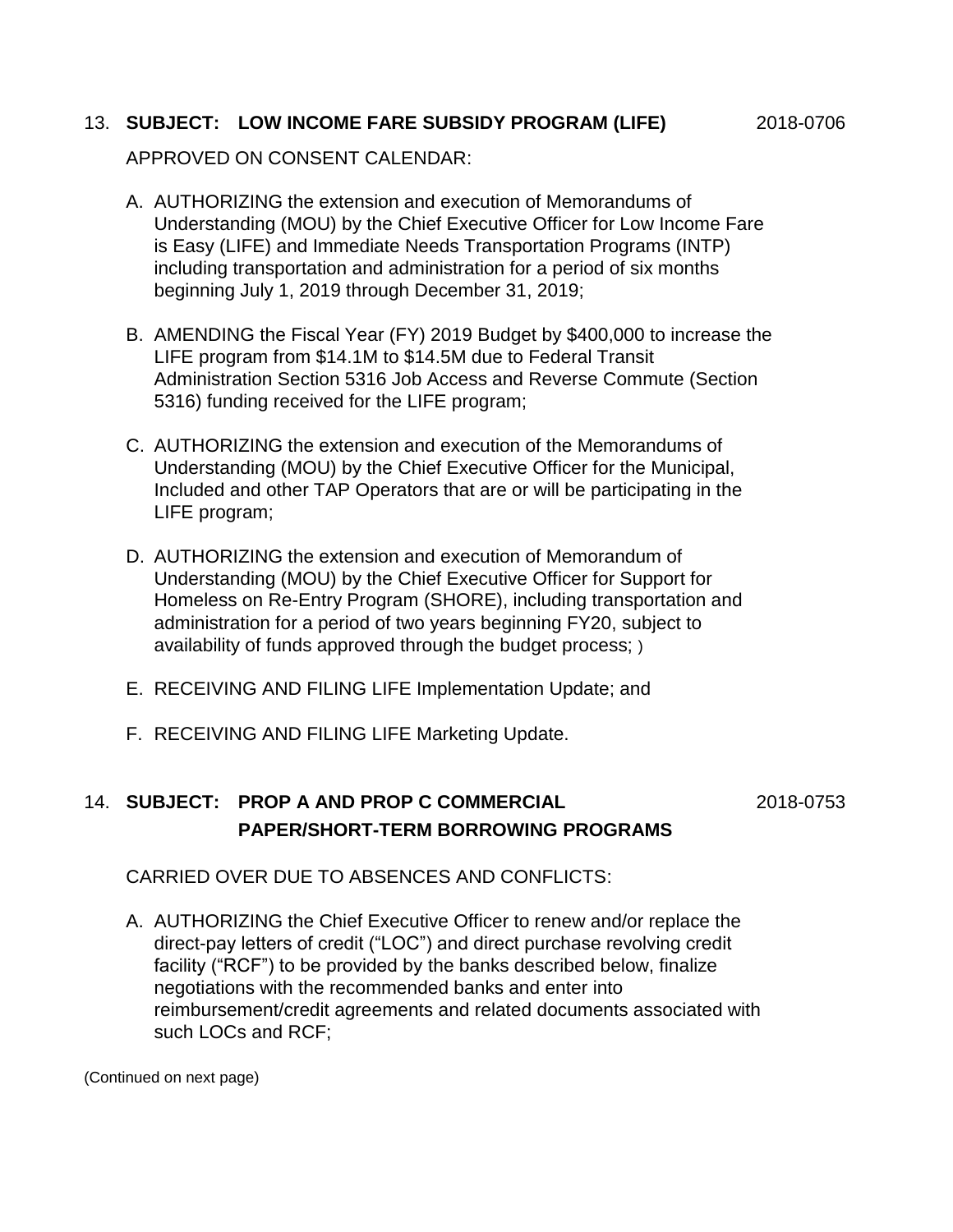#### (Item 14 – continued from previous page)

- 1. Replace the LOCs currently being provided by Sumitomo Mitsui Banking Corporation ("Sumitomo") and MUFG Union Bank, N.A. ("MUFG"), for the Proposition A commercial paper program with a LOC to be provided by Barclays Bank PLC ("Barclays") for a commitment amount of \$200 million for a 3 year term at an estimated cost of \$13.5 million including interest, legal fees and other related expenses.
- 2. Replace the LOC currently being provided by Bank of America ("BANA") of \$75 million for the Proposition C commercial paper program with a revolving credit facility provided by Wells Fargo Bank, N.A. ("Wells Fargo") for an estimated amount of \$150 million (Metro currently has \$75 million outstanding with Wells Fargo) for a 3 year term at an estimated cost of \$9.9 million including interest, legal fees and other related expenses
- B. If unable to reach agreement with one of the recommended banks described above, AUTHORIZE the Chief Executive Officer to finalize negotiations with each successively ranked bank for LOCs and/or RCFs having 3 year terms and the estimated costs shown in Attachment A;
- C. ADOPTING a resolution with respect to the Proposition A commercial paper and short-term program that approves the selection of Barclays or such other banks selected by the Chief Executive Officer for the Proposition A commercial paper program, and the forms of the reimbursement agreement, fee agreement and reimbursement note in similar form with those on file with the Board Secretary and that makes certain benefits findings in compliance with the Government Code, Attachment B;
- D. ADOPTING a resolution with respect to the Proposition C commercial paper and short-term borrowing program that approves the selection of Wells Fargo or such other banks selected by the Chief Executive Officer for the Proposition C commercial paper program, and the forms of the revolving credit agreement, revolving obligation notes and supplemental subordinate trust agreement in similar form with those on file with the Board Secretary and that makes certain benefits findings in compliance with the Government Code, Attachment C.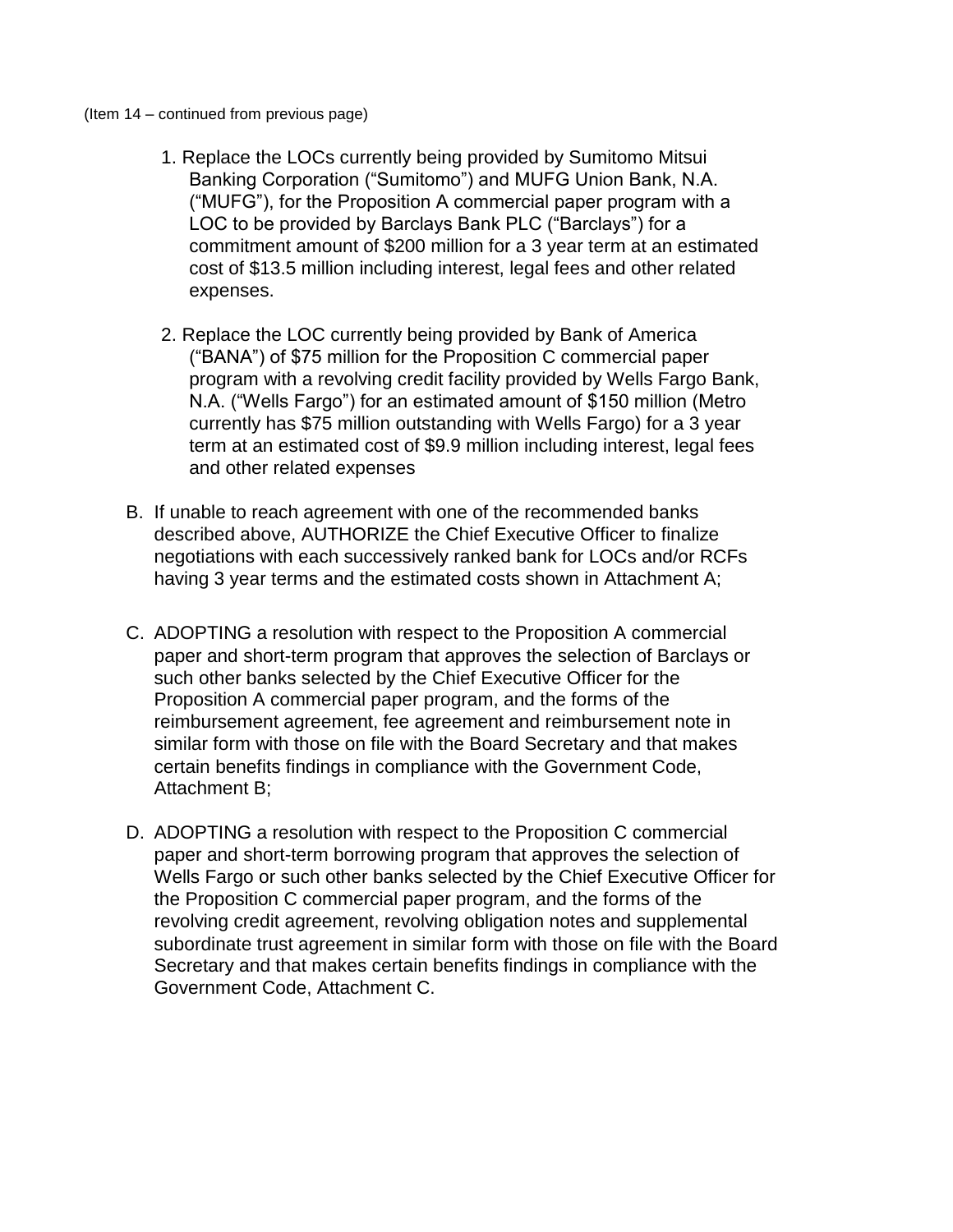## 15. **SUBJECT: BRIGHTON TO ROXFORD DOUBLE TRACKING PROJECT** 2017-0177 **(B2R DESIGN)**

AUTHORIZED ON CONSENT CALENDAR the Chief Executive Officer to execute Modification No. 4 to Contract No. PS2415-34120 with STV, Inc. for the Brighton to Roxford Double Tracking (B2R) Project in the amount of \$2,203,529, increasing the total contract value from \$12,633,429 to \$14,836,958.

|  |  |  |  | PK   JF   JH   MB   HS   JB   SK   EG   KB   JDW   MRT   AN   RG |  |  |
|--|--|--|--|------------------------------------------------------------------|--|--|
|  |  |  |  |                                                                  |  |  |

#### 16. **SUBJECT: LONG RANGE TRANSPORTATION PLAN UPDATE** 2018-0622

WITHDRAWN: RECEIVE AND FILE status report on the Long Range Transportation Plan (LRTP) Update, including the following informational items:

- A. Public Engagement Summary Report (Phase 1); and
- B. Draft Mobility Plan to Access Opportunity Framework.

#### 18. **SUBJECT: OPEN STREETS GRANT PROGRAM FY2020 MINI-CYCLE** 2018-0736

APPROVED ON CONSENT CALENDAR:

- A. AUTHORIZING the Metro Open Streets Grant Program FY 2020 Mini-cycle Application and Guidelines (Attachment B); and
- B. REPROGRAMMING \$252,688 in unutilized Cycle Two funds towards the FY 2020 Mini-cycle; and to fully fund Cycle Three awarded events in El Monte and Paramount.

## 19. **SUBJECT: MEASURE M MULTI-YEAR SUBREGIONAL PROGRAM -** 2018-0767 **LAS VIRGENES/MALIBU SUBREGION**

AUTHORIZED ON CONSENT CALENDAR:

- A. APPROVING:
	- 1. programming of \$22,045,893 in Measure M Multi-Year Subregional Program (MSP) - Active Transportation/Transit/Tech Program (Attachment A);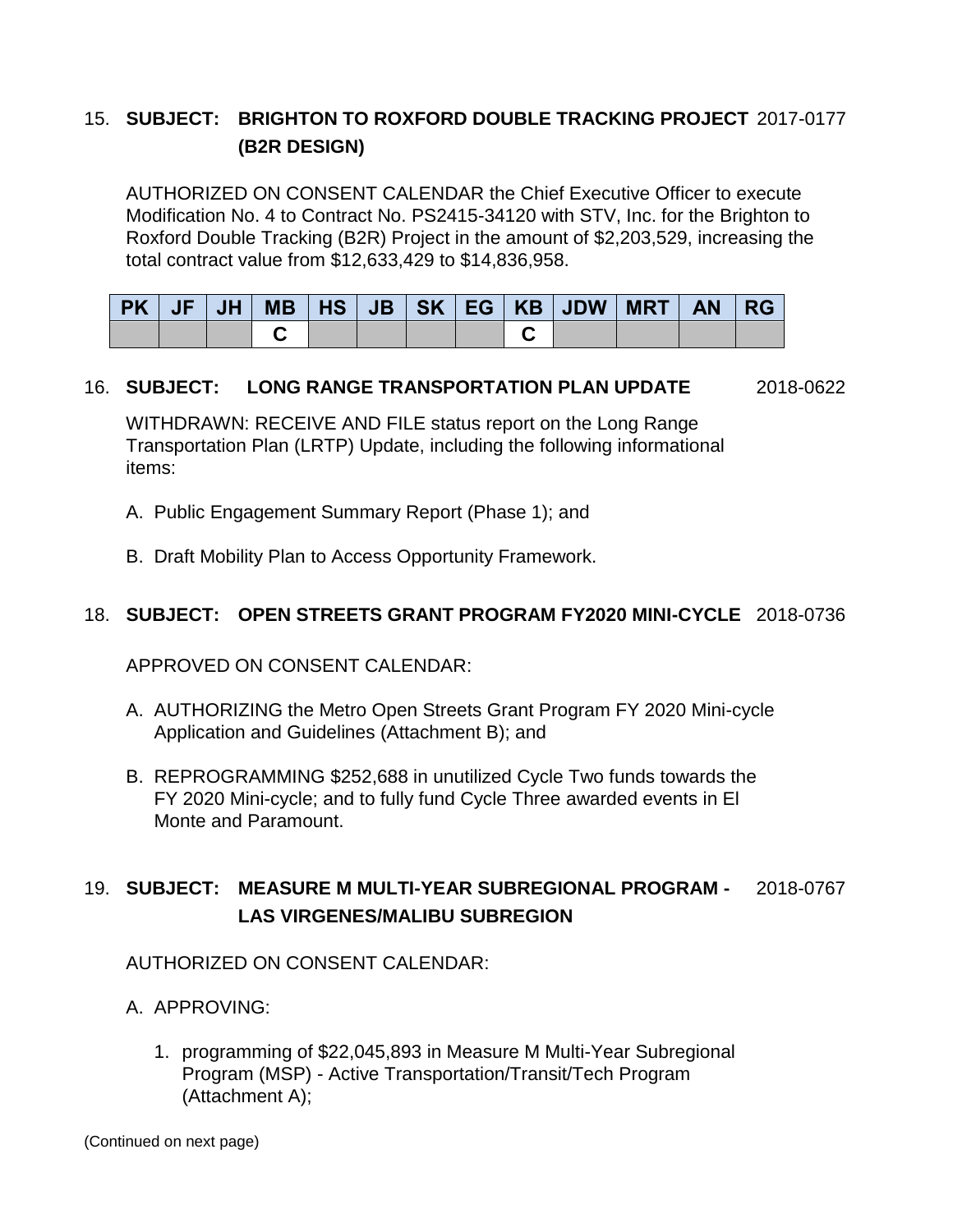(Item 19 – continued from previous page)

- 2. programming of \$18,824,581 in Measure M MSP Highway Efficiency Program (Attachment B); and
- B. the CEO or his designee to negotiate and execute all necessary agreements for approved projects.

## 20. **SUBJECT: MEMBERSHIP ON METRO GATEWAY CITIES SERVICE** 2018-0621 **COUNCIL**

APPROVED ON CONSENT CALENDAR Mr. Danny Hom for membership on Metro's Gateway Cities Service Council.

#### 21. **SUBJECT: THREE-WAY MUFFLER CATALYSTS** 2018-0723

AUTHORIZED ON CONSENT CALENDAR the Chief Executive Officer to award a two year, Indefinite Delivery, Indefinite Quantity Contract No. MA56400000 to Cummins Incorporated, the lowest responsive and responsible bidder for Three-Way Muffler Catalysts. The award is for a Base year not-to-exceed of \$607,663 inclusive of sales tax, and a one year Option for a not-to-exceed amount of \$622,855, inclusive of sales tax for a total not-to-exceed contract value of \$1,230,518, subject to resolution of protest(s), if any.

### 22. **SUBJECT: FIRE ALARM PANEL REPLACEMENT PROJECT** 2018-0739

APPROVED ON CONSENT CALENDAR an increase to the Life-of-Project (LOP) budget for the bus facilities fire alarm control panel replacement project (CP 202333) by \$1,850,000, increasing the LOP budget from \$1,624,300 to \$3,474,300, which will enable staff to re-solicit and award a contract to the lowest responsible bidder for the bus facilities fire alarm control panel replacement project.

## 23. **SUBJECT: LEASE AGREEMENT WITH ANDY AZAD 2002** 2018-0748 **IRREVOCABLE TRUST**

AUTHORIZED ON CONSENT CALENDAR the Chief Executive Officer to execute a four-year, three month amendment to the existing lease agreement with Andy Azad 2002 Irrevocable Trust ("Landlord") for the use of 44,964 rentable square feet ("RSF") of warehouse space located at 2950 East Vernon Ave, Vernon, commencing May 1, 2019 at a monthly rate of \$40,017.96 for the total value of \$2,189,247 including annual escalations of three percent.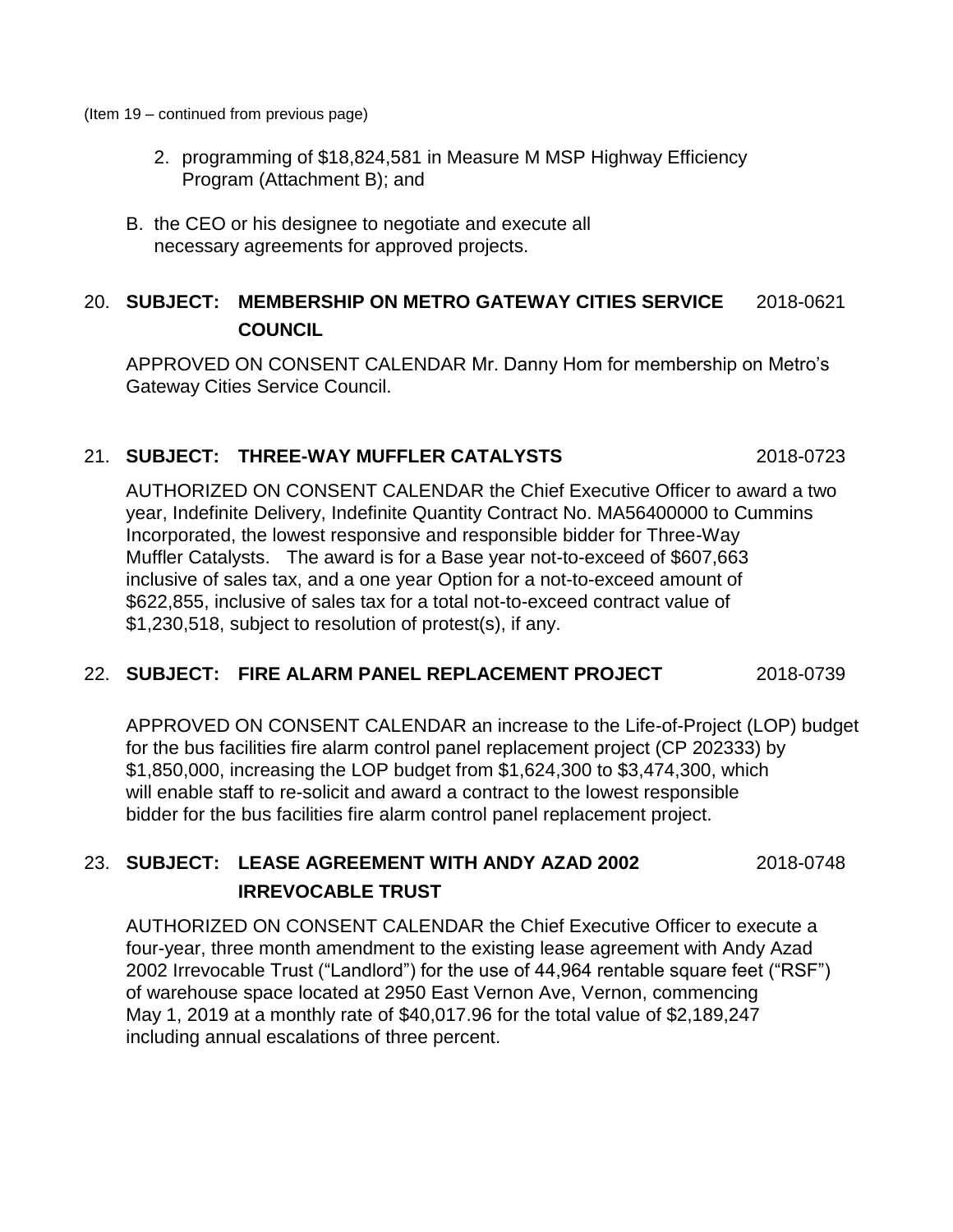## 30. **SUBJECT: A650-2015, HEAVY RAIL VEHICLE OVERHAUL AND** 2018-0670 **CRITICAL COMPONENT REPLACEMENT PROGRAM**

#### APPROVED ON CONSENT CALENDAR:

- A. AUTHORIZING the Chief Executive Officer to increase the Life-of-Project (LOP) budget to Contract No. A650-2015, for the Heavy Rail Vehicle Overhaul and Critical Component Replacement Program (OCCRP), by \$12,399,908 increasing the total Life-of-Project (LOP) budget from \$86,662,000 to \$99,061,908 as funded per attachment C; and
- B. APPROVING Modification No. 3 to Contract A650-2015, with Talgo Inc., for the design and installation of the Train-To-Wayside Communication (TWC) System in the firm-fixed price amount of \$2,044,908.

### 34. **SUBJECT: METRO GOLD LINE EXTENSION TO CLAREMONT** 2018-0789

APPROVED ON CONSENT CALENDAR the Chief Executive Officer to finalize negotiations with the Gold Line Authority to ensure the extension of the Foothill Alignment to Pomona station as a first phase, consistent with the provisions of Board-adopted Measure R and Measure M Unified Cost Management Policy.

#### 36. **SUBJECT: 2019 LEGISLATIVE PROGRAM** 2018-0439

ADOPTED ON CONSENT CALENDAR:

- A. the proposed 2019 Federal Legislative Program as outlined in Attachment A; and
- B. the proposed 2019 State Legislative Program as outlined in Attachment B.

## 36.1 **SUBJECT: STATE LEGISLATIVE PROGRAM GOALS** 2019-0009

APPROVED ON CONSENT CALENDAR Motion by Butts, Hahn, Solis, Kuehl and Dupont-Walker that the Board Instruct the CEO to include this innovative legislative approach as a priority in the State Legislative Program and Goals contained in Attachment B of the Board Report and specifically relating to Goals 13, and 14.

WE FURTHER MOVE that the Board directs the CEO to secure a primary legislative author and co-authors to sponsor specific legislation authorizing a new "Build California Green Bond" program.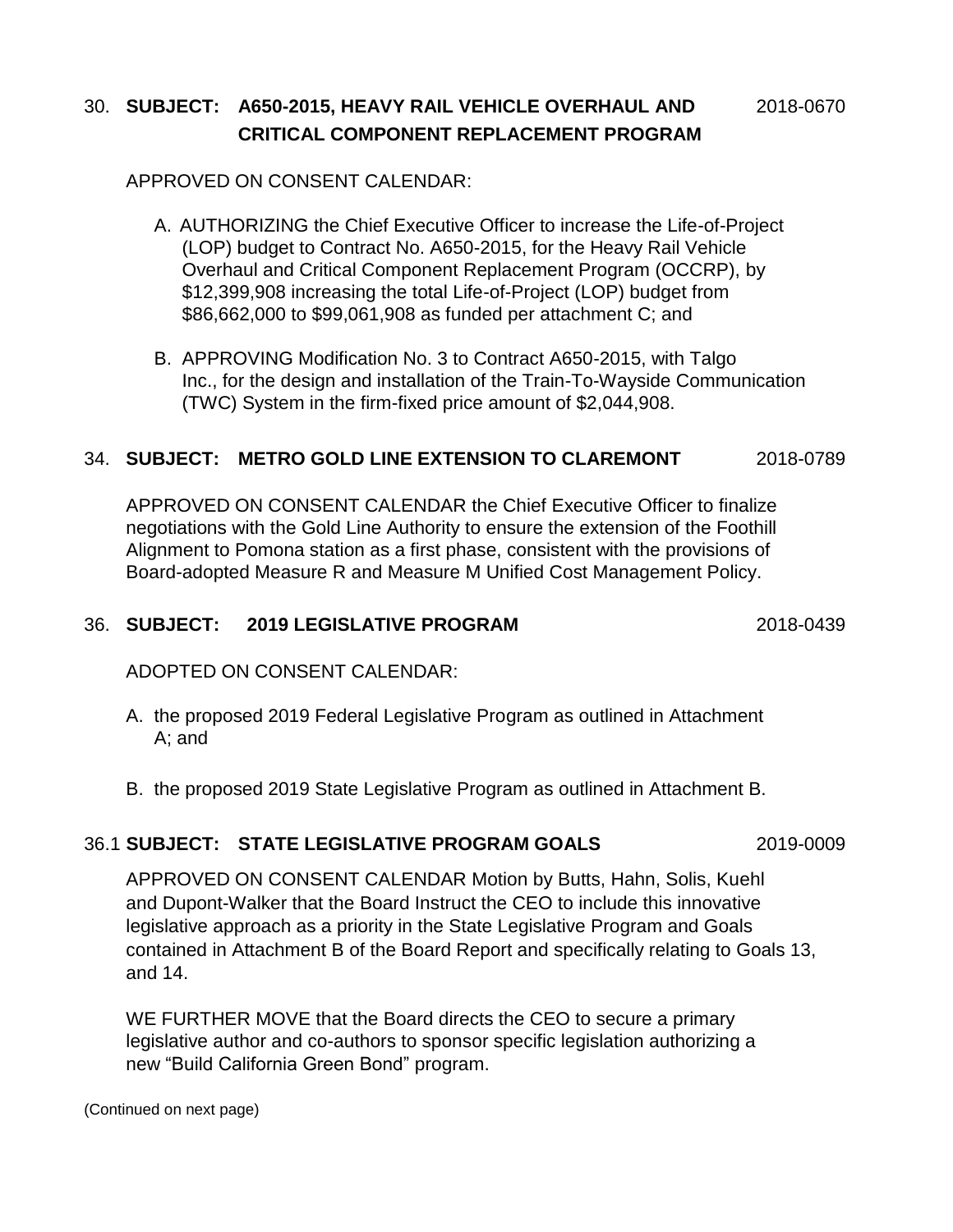WE FURTHER MOVE that the Board directs the CEO to consult with the LAEDC and consider the updating of the 2011 LAEDC Report Metro used in its advocacy efforts in supporting this legislative initiative and report back to the Executive Management Committee in this regard.

#### 40. **SUBJECT: METRO'S PHOTO ENFORCEMENT PROGRAM** 2018-0737

RECEIVED AND FILED an update on Metro's Photo Enforcement Program.

|  |  |  |  | PK   JF   JH   MB   HS   JB   SK   EG   KB   JDW   MRT | $AN$ RG |  |
|--|--|--|--|--------------------------------------------------------|---------|--|
|  |  |  |  |                                                        |         |  |

#### 41. **SUBJECT: JUDGE HARRY PREGERSON STATION DEDICATION** 2019-0010

APPROVED ON CONSENT CALENDAR Motion by Garcetti, Ridley-Thomas, Hahn, and Butts that the Board of Directors instruct the CEO to:

- A. prepare a plan to dedicate the Harbor Freeway station along the Green and Silver Line in honor of late Judge Harry Pregerson; and
- B. report back at the March 2019 Executive Management Committee meeting.

## 42. **SUBJECT: TRANSPORTATION FOR LOS ANGELES UNIFIED** 2019-0012 **SCHOOL DISTRICT STUDENTS DURING A LABOR ACTION**

APPROVED ON CONSENT CALENDAR Motion by Garcetti, Kuehl, and Butts that the Board direct the CEO to provide transit services free of fare for LA Unified students showing their ID from 5am to 7pm on days when the labor action may take place.

## 43. **SUBJECT: THE RE-IMAGINING OF LA COUNTY: MOBILITY, EQUITY,** 2019-0011 **AND THE ENVIRONMENT (TWENTY-EIGHT BY '28 MOTION RESPONSE)**

#### CARRIED OVER:

- A. the baseline assumptions and priorities (proposed sacred items) for the funding/financing plan used to deliver Twenty-Eight by '28 as described in Attachment A and listed as follows:
	- 1. NextGen The results of the NextGen Bus Service Study must not be compromised to advance capital investments;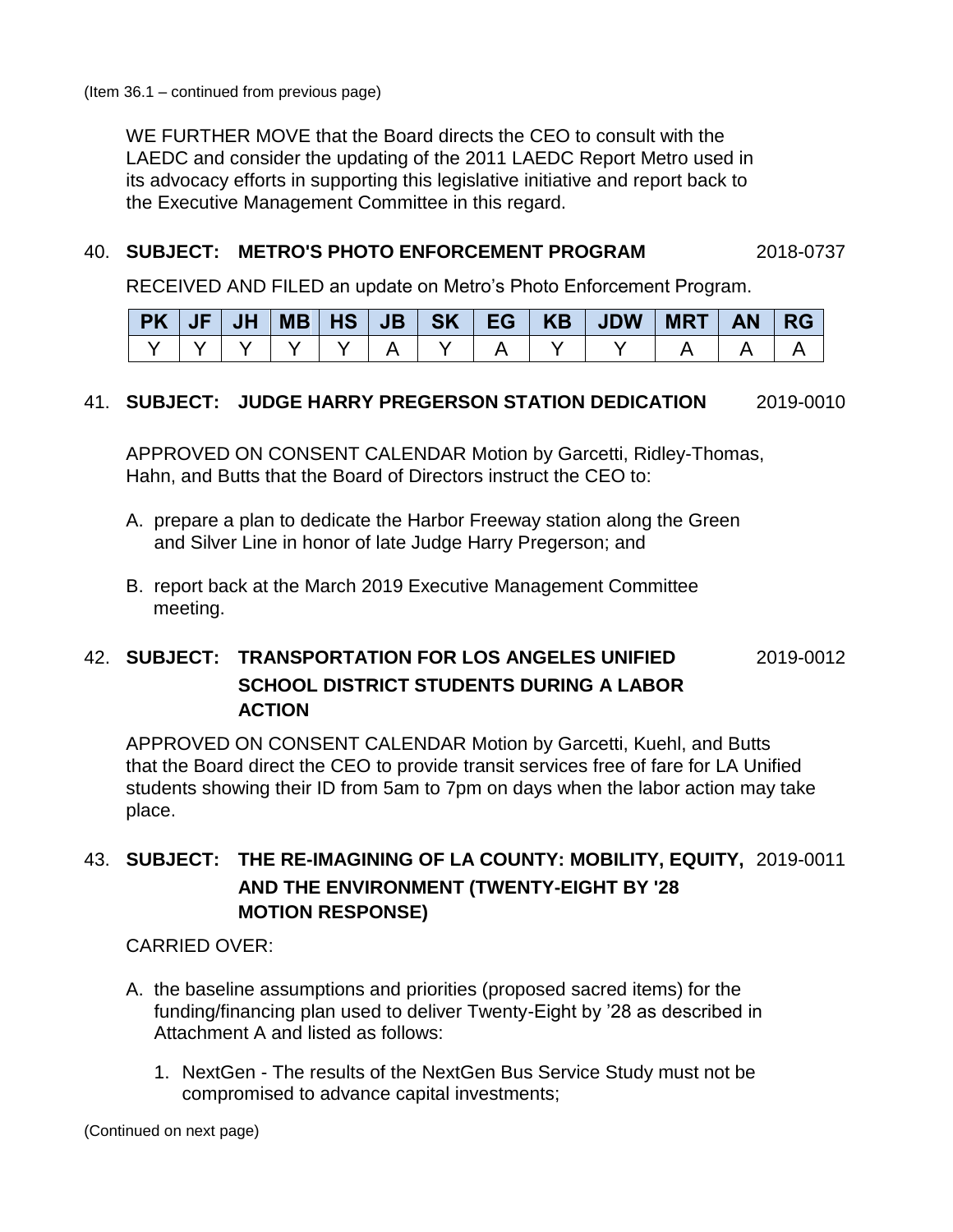#### (Item 43 – continued from previous page)

- 2. State of Good Repair (SGR) To guard against increased maintenance and operations costs and deterioration in service reliability, customer experience, and safety performance, Metro must commit to preserving annual State of Good Repair allocations as a baseline assumption. This will ensure the capital funding level of \$475 million per annum for State of Good Repair;
- 3. Propositions A and C Maintain the current debt limits for Propositions A and C. Prop A and Prop C revenues are a primary funding source for Operations. The budget committed one-third of Prop A and C revenues to Operations for FY18 and FY19 and the commitment is expected to increase over the next decade as state of good repair expenses rise;
- 4. Protect Metro's debt covenants Ensure the funding plan protects Metro's debt covenants to avoid impairing or adversely affecting the rights of bondholders. Issuing large sums of debt significantly increases repayment risk to bondholders;
- 5. Unfunded Ancillary Efforts Ensure funding for the following projects needed to both support implementation of Twenty-Eight by '28 and uphold the integrity of existing Metro transportation system:
	- a. Division 20 (\$699 M) Division 20 expansion will provide the overnight storage and maintenance space for the additional subway cars being acquired for the Purple Line extension;
	- b. Combined Rail Operations Center (ROC)/Bus Operations Center (BOC) (\$190 M) - a new ROC/BOC is essential for the safe and effective operations of the transit system;
	- c. Maintenance & Material Management System-M3 (\$50 M) the new M3 is imperative for the effective management of the state of good repair program;
	- d. Train radio for existing subway system (\$75 M) a new train radio system is essential for the safe and effective operations of the expanded rail network;
	- e. I-210 Barrier Wall (\$200 M) the intrusion problem on I-210 along the Gold Line must be solved for the long-term safety and reliability of the system;
- B. The commitment to convert to an all-electric bus fleet by 2030 as a baseline assumption and priority (sacred item) for funding/financing plan used to deliver Twenty-Eight by '28;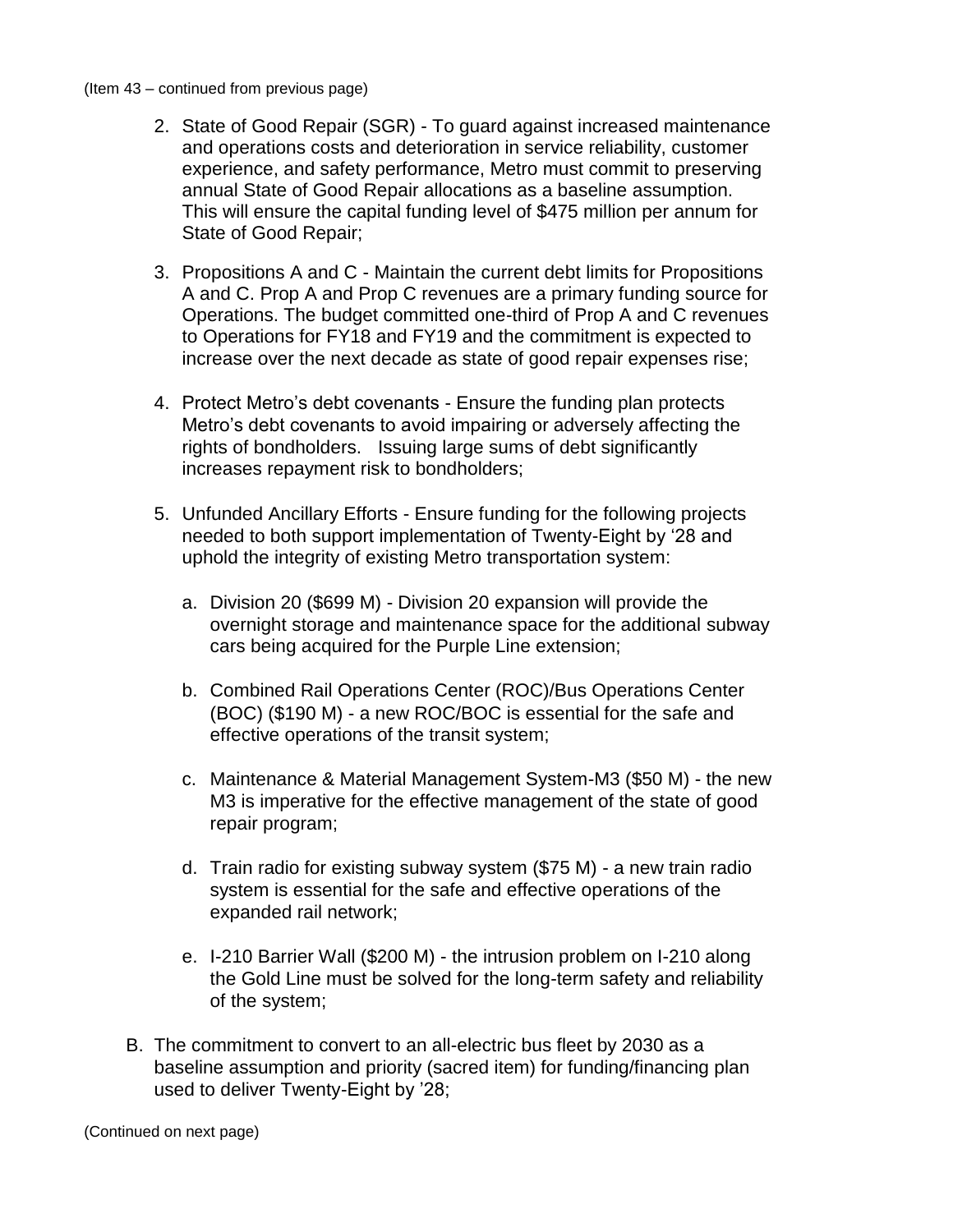- C. Pursuit of the creation of a White House Task Force for the 2028 Olympics; and
- D. RECEIVE AND FILE the Staff Recommendations on Strategies to Pursue "The Re-Imagining of LA County" (formerly Twenty-Eight by '28) (Attachment B).

|  |  |  |  | $PK$   JF   JH   MB   HS   JB   SK   EG   KB   JDW   MRT   AN   RG |  |  |
|--|--|--|--|--------------------------------------------------------------------|--|--|
|  |  |  |  |                                                                    |  |  |

43.1 APPROVED Motion by Butts that the Board submit these questions and approve the list of instructions to the CEO and prepare specific responses to the questions for incorporation in their report at the Executive Management Committee in February.

### **Questions**

- 1. On Attachment B of the Board report, it states that the earliest any revenue realization can happen is 12 to 24 months. Can you further explain in detail the planning and development process for this?
- 2. Normally a plan like this requires careful planning, analysis and thorough outreach? Is this element part of your 12 to 24 month process?
- 3. Is it an accurate assumption that you would want to hire consultant experts to lead a study of this magnitude - is the procurement process included as part of the 12 to 24 month process?
	- a. **Instruct** the CEO to bring forward a schedule on the program approach that details the tasks to be performed during the 12-24 months?
- 4. In Attachment B you propose that a ten-year estimate can generate **up to** \$134 billion in revenues if you add up all the congestion pricing options. How did you arrive at the estimate for these revenues?
- 5. In the same attachment you state you can realize savings by exploring Public-Private-Partnership opportunities. What other alternatives have you examined besides Public-Private Partnerships as a means to save project costs?
- 6. Will the Feasibility Studies include exploring new technology, such as monorail or other technology that can significantly reduce project costs and timelines compared to traditional 100 year-old technology like underground heavy rail or light rail? AND
- 7. How will the NexGen Program fit into the scenarios described in Item 43?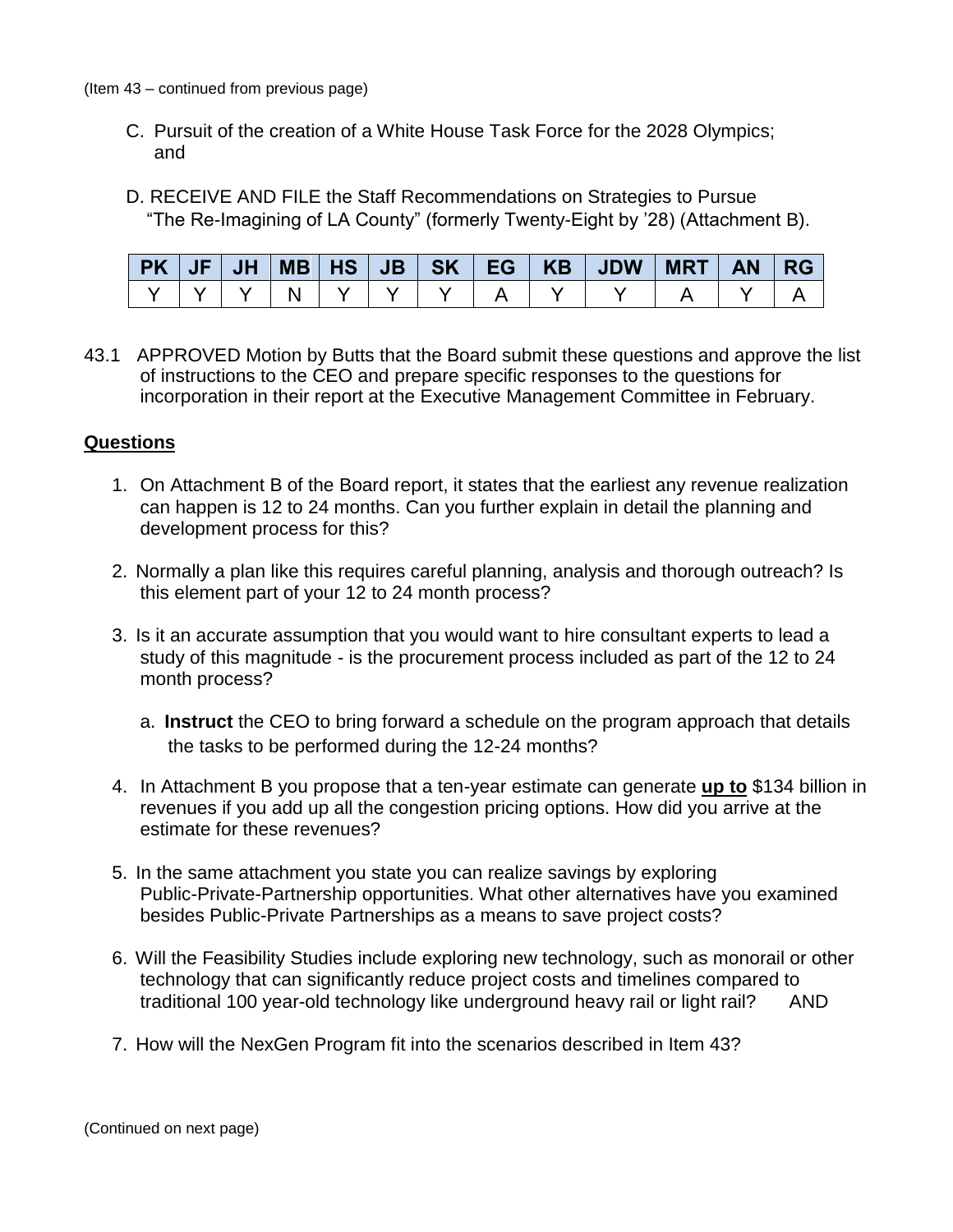#### **Instructions**

- A. Direct Metro Staff to return to the Board with information pertaining to the Scope, the proposed Budget and Study Timeline prior to conducting the Feasibility Studies for a Congestion Pricing Pilot strategy;
- B. The CEO shall bring forward a schedule on the program approach that details the tasks to be performed during the 12-24 months?
- C. Monitor the State's Road Charge Program for potential synergistic opportunities and monitor the City of San Francisco's Congestion Pricing projects for potential lessons learned.
- D. The proposed "Sacred Items" for Approval before are subject to future Review and Revision if circumstances arise where the Board feels such Review and Revision is warranted.

|  |  |  |  | PK   JF   JH   MB   HS   JB   SK   EG   KB   JDW   MRT   AN   RG |  |  |
|--|--|--|--|------------------------------------------------------------------|--|--|
|  |  |  |  |                                                                  |  |  |

- 43.2 APPROVED Motion by Solis, Garcetti, Dupont-Walker, Butts and Hahn that the Board direct the CEO to:
	- A. Develop an Equity Strategy that considers reinvesting congestion pricing revenue as a key source of funds to minimize economic impacts to low-income drivers;
	- B. In partnership with the Board of Directors, nominate subject matter experts in equity as members of the Advisory Council. The final number of subject matter experts would be dependent on the size of the Advisory Council and subject to approval of the Board;
	- C. Engage academia, community-based organizations, cities, subregions, and Los Angeles County during the development of the Equity Strategy and consider the effects of congestion pricing on drivers that rely on their vehicles for their livelihood;
	- D. Defer inclusion of congestion pricing revenue in any project acceleration financial plan until the completion of the congestion pricing feasibility study and Equity Strategy;
	- E. Revise the congestion pricing recommendation language contained in the Board Report to include the directives in this Motion for approval at the February 2019 Board of Directors meeting;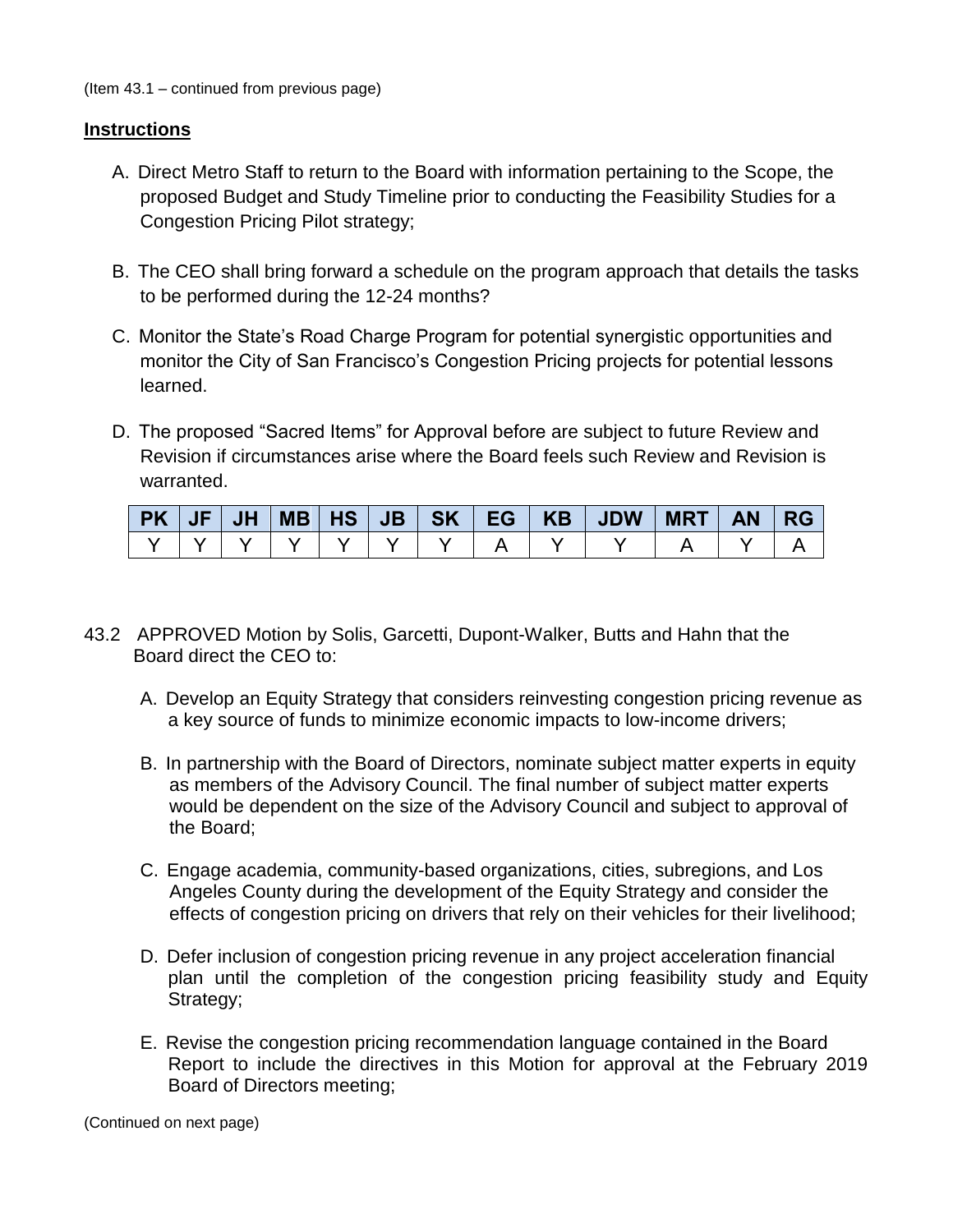(Item 43.2 – continued from previous page)

F. Report back on proposed components of the Equity Strategy at the February 2019 Board of Directors meeting.

|  |  |  |  | PK   JF   JH   MB   HS   JB   SK   EG   KB   JDW   MRT   AN   RG |  |  |
|--|--|--|--|------------------------------------------------------------------|--|--|
|  |  |  |  |                                                                  |  |  |

#### 44. SUBJECT: CLOSED SESSION 2019-0018

A. Conference with Legal Counsel - Existing Litigation - G.C. 54956.9(d)(1) City of Beverly Hills v. LACMTA, USDC Case No. CV-18-3891-GW(SSx)

NO REPORT.

- B. Conference with Real Property Negotiator G.C. 54956.8
	- 1. Property Description: 2040 Century Park East, Los Angeles Agency Negotiator: Velma C. Marshall Negotiating Party: CC Site One, LLC Under Negotiation: Price and Terms

APPROVED the amount of \$42,205,000 + annual taxes as settlement of the purchase price of a 99 month Temporary Construction Easement.

|  |  |  |  | $PK$   JF   JH   MB   HS   JB   SK   EG   KB   JDW   MRT   AN   RG |  |  |
|--|--|--|--|--------------------------------------------------------------------|--|--|
|  |  |  |  |                                                                    |  |  |

2. Property Description: 6010-6016 Wilshire Boulevard, Los Angeles Agency Negotiator: Velma C. Marshall Negotiating Party: Nancee Enyart (f/k/a Nancee Elyse Greenwald, et al. Under Negotiation: Price and Terms

APPROVED settlement in the amount of \$8,039,518.

| $PK$ $JF$ |  |  |  |  |  | AN RG |  |
|-----------|--|--|--|--|--|-------|--|
|           |  |  |  |  |  |       |  |